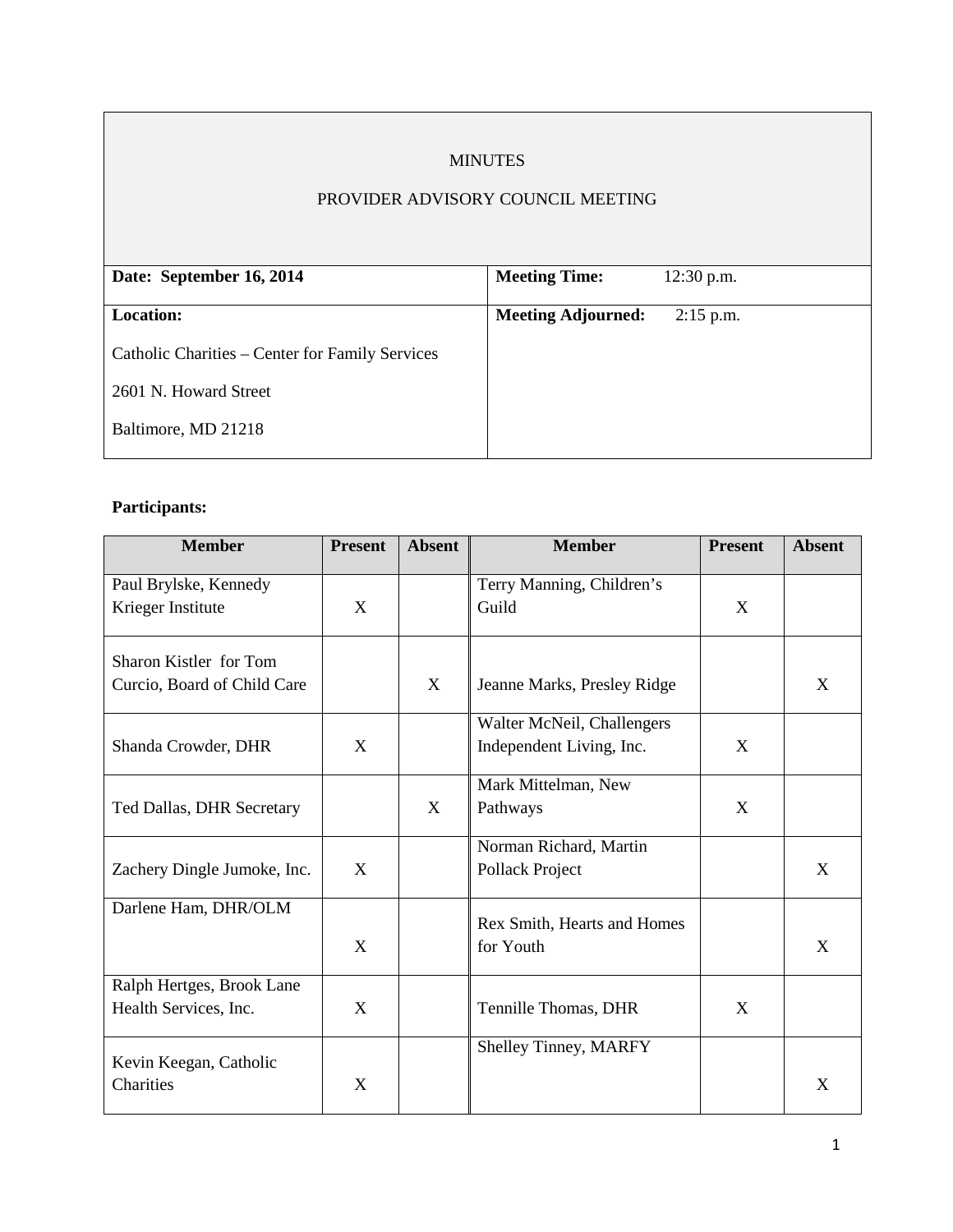| Damon Thompson, Pressley                    |   |             |                                                            |   |   |
|---------------------------------------------|---|-------------|------------------------------------------------------------|---|---|
| Ridge                                       | X |             | Shannon McRae, DHR                                         | X |   |
|                                             |   |             |                                                            |   |   |
| Carrie Knebel, CONCERN                      |   |             | Suzette Riviere for Hattie N.<br>Washington, Aunt Hattie's |   |   |
| Colleague was present                       |   | X           | Place                                                      |   | X |
|                                             |   |             |                                                            |   |   |
| Joe Leshko Arrow Project,                   |   |             |                                                            |   |   |
| Inc.                                        |   | X           | Lynn Wisner, DHR                                           | X |   |
|                                             |   |             | <b>Guest/Other Organizations Participants</b>              |   |   |
|                                             |   |             |                                                            |   |   |
|                                             |   |             |                                                            |   |   |
|                                             |   |             | Laurie Vozzella-Bell,                                      |   |   |
| David Brown, Good<br><b>Shepherd Center</b> |   | X           | <b>Catholic Charities</b>                                  |   | X |
|                                             |   |             |                                                            |   |   |
|                                             |   |             | Donna McCarter, Neighbor to                                |   |   |
| Amy Craig, The ARC                          |   | X           | Family                                                     |   | X |
| Steve Howe, Children's                      |   |             | Wendi Martin, Mosaic                                       |   |   |
| Guild                                       |   | $\mathbf X$ | <b>Community Service</b>                                   |   | X |
|                                             |   |             |                                                            |   |   |
| Eric Fenwick, Aunt Hattie's                 |   |             | Monee Hale, Foundations for                                |   |   |
| Place                                       |   | X           | Home and Community                                         |   | X |
|                                             |   |             |                                                            |   |   |
| Darlene Dockins, MENTOR                     |   | X           | Dania O'Connor,<br>Woodbourne                              |   | X |
|                                             |   |             |                                                            |   |   |
|                                             |   |             | Colette Walker-Thomas,                                     |   |   |
| Benny Thomas, KidsPeace                     |   | X           | <b>Mentor Network</b>                                      |   | X |
|                                             |   |             |                                                            |   |   |
| Debbie Marini, Building<br><b>Families</b>  |   | X           | Maisha Davis, Arrow Project,<br>Inc.                       | X |   |
|                                             |   |             |                                                            |   |   |
|                                             |   |             | Jacqueline Pattison, Mentor                                |   |   |
| Nellie Power, The ARC                       |   | X           | Maryland                                                   |   | X |
|                                             |   |             |                                                            |   |   |
|                                             |   |             | Kevin Drumhellor, ARC,<br>$NCR$                            |   |   |
| Joel Lightfoot, ARC NCR                     |   | X           |                                                            |   | X |
|                                             |   |             | Mary Beth DeMartino,                                       |   |   |
|                                             |   |             | Pressley Ridge                                             |   |   |
| Coni Grant, Pressley Ridge                  | X |             |                                                            | X |   |
| Debra Hayes, KidsPeace                      |   | $\mathbf X$ |                                                            |   |   |
|                                             |   |             |                                                            |   |   |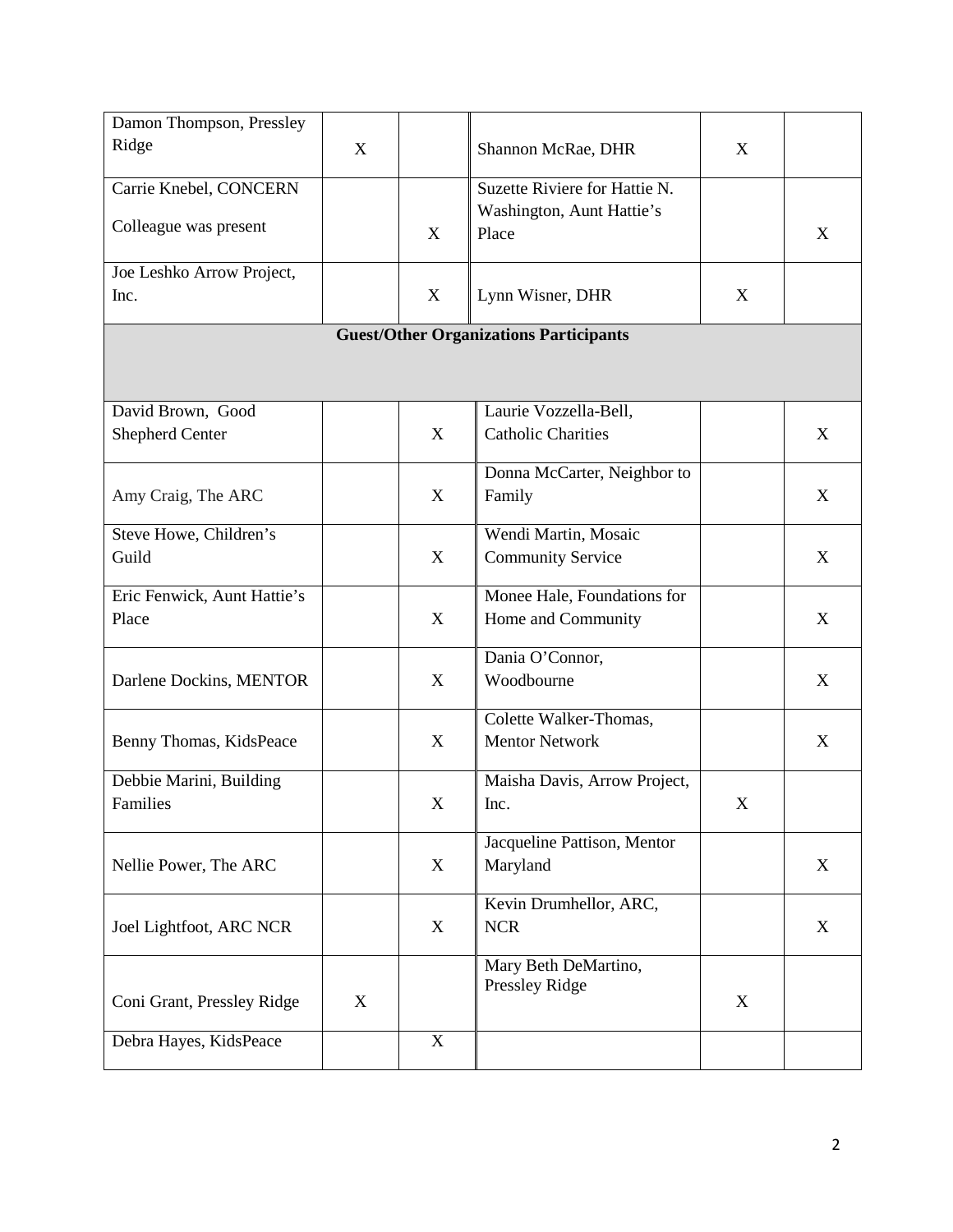#### **Welcome**

Darlene Ham welcomed everyone to the meeting and thanked Kevin Keegan from Catholic Charities for hosting the meeting. Introductions were given. The May 2014 meeting minutes were approved.

### **Council Membership**

Zach Dingle gave a report regarding Council membership. Kevin Drumhellor from Northern Chesapeake ARC would like to join the PAC. A suggestion was made for Zach to look at forming a workgroup for the composition of Bylaws regarding a waiver for bringing in new members, service categories should be considered to make a determination.

Darlene Ham encouraged providers to continue attending the PAC meeting.

#### **Co-mingling of DSS and DJS Children**

Policy SSA # 10-11- Comingling of DSS and DJS Children was mentioned in relation to this discussion.

A recommendation was given for the PAC to form a workgroup to be lead by Zach Dingle to put together possible recommendations regarding policy amendments for feedback from the Secretary of DHR.

## **Trauma Informed Workgroup Update**

Paul Brylske reported that the workgroup is working and the survey has been distributed to the local departments of social services. A recommendation was given to expand the audience and send the survey to community entities that are not just licensed by DHR. A recommendation was given to get a list of these community entities from the local management boards.

The Trauma Informed Services Flier will be circulated soon.

In mid January 2015, a trauma informed services specialist will be training LDSS administrators in workshops from 9:00 a.m. – 12:00 p.m.

In April 2015, workshops will be held with experts trained in working with consumers (families) from 9:00 a.m. – 12:00 p.m.

In June 2015, the professional development workshops will be held as the kick-off to the next step from 9:00 a.m. – 12:00 p.m.

On October 6, 2014, the workforce development workshop will be held from 9:00 a.m. – 12:00 p.m. at the University of MD School of Social Work. The conference call number will be circulated.

#### **Hotlist Sanctions / Desired Outcomes**

Maisha Davis led discussion regarding the Quarterly Performance Report. Sanctions were discussed and what this means for providers. The staff security domain was an item of focus and also how being below 10% relates to compliance. Corrective response was also discussed.